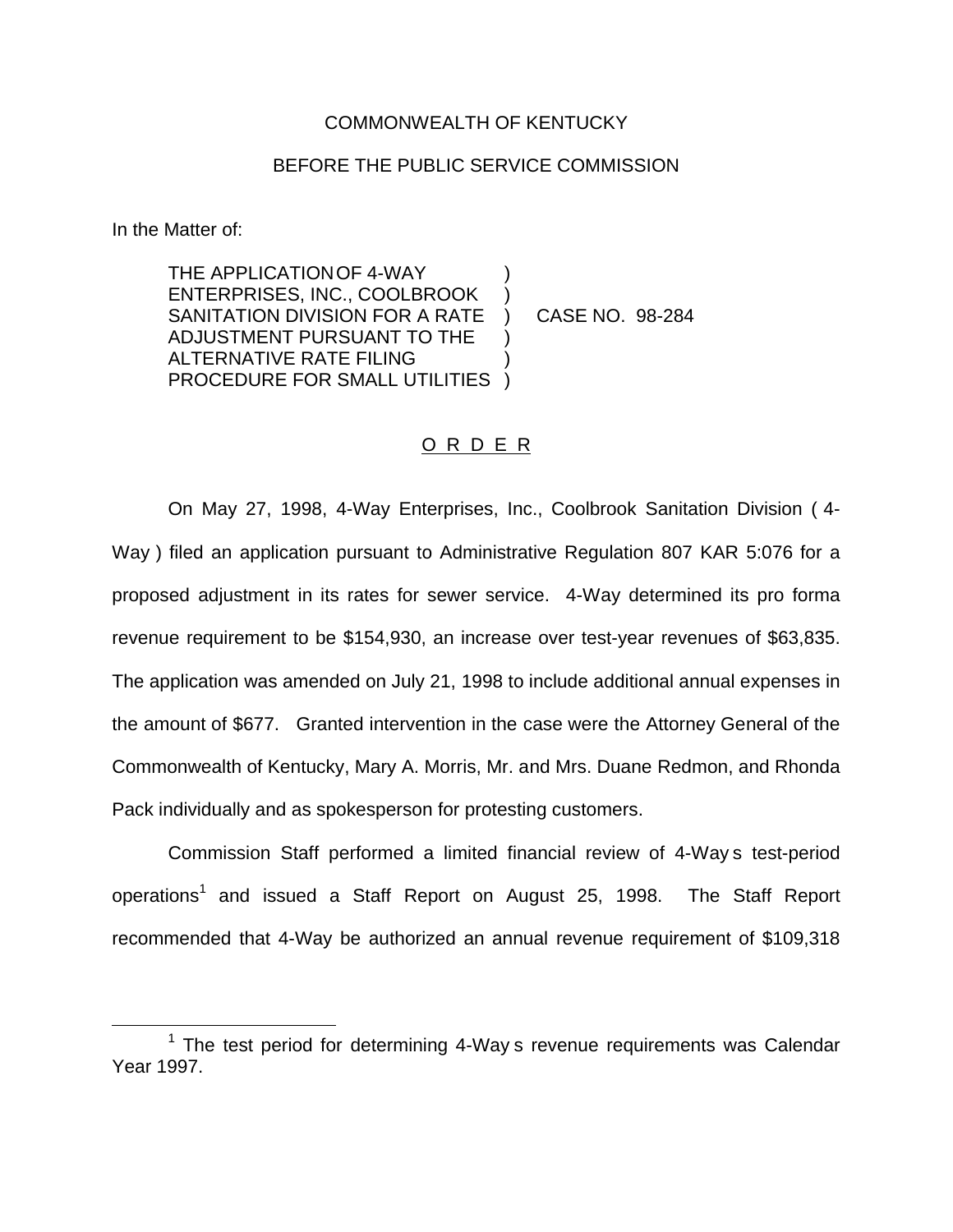or a \$15,002 increase over normalized revenues. By Order dated August 25, 1998, the parties were advised to file comments on the Staff Report or to request a hearing or an informal conference within 10 days of the date of the Order. 4-Way, the only party to respond, filed written comments on September 4, 1998 expressing its disagreement with Commission Staff s recommendations with regard to the owner/manager fee, the depreciation on contributed property and the billing and collection expense.

The Commission finds that certain adjustments were required to be made to the Staff Report of August 25, 1998. These adjustments were due in part to the Supplemental Response to the Staff Report filed by 4-Way on September 10, 1998, providing additional documentation for rate case expenses. As a result, 4-Way incurred total rate case expenses of \$4,196. When amortized over a period of three years, this results in annual rate case expense of \$1,399, or an increase of \$66 over the annual amortization of rate case expense allowed in the Staff Report. The additional adjustment was required when a review of the Staff Report revealed a mathematical error in calculation of the Recommended Operating Expenses on Attachment B of the Staff Report. A revised Statement of Operations and Calculation of Revenue Requirement are shown in Appendices B and C, respectively.

As the parties to this case have accepted the majority of Commission Staff s findings and recommendations, the Commission addresses with specificity only those issues in dispute.

-2-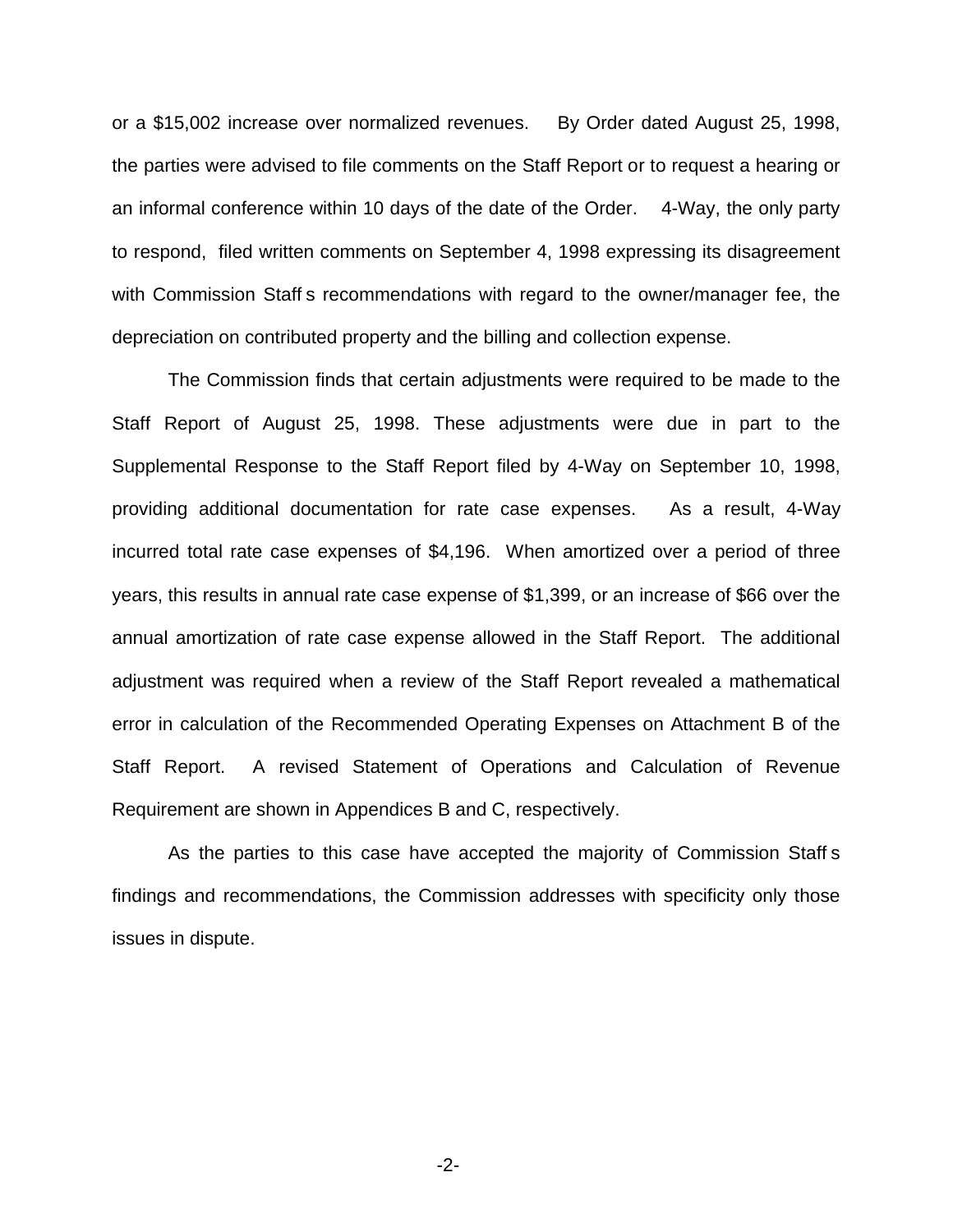#### Owner/Manager Fee

4-Way paid its owner a management fee of \$4,800 during the test year. Commission Staff recommended that \$1,200 be disallowed and the fee limited to \$3,600. 4-Way contends that the \$4,800 paid its manager is a fair and reasonable fee. It further contends that the Commission, in limiting this fee to \$3,600, relies on an unwritten policy of limitation in violation of KRS 13A.100.

The Commission finds 4-Way s argument unpersuasive. Each and every case of this type is reviewed individually by Commission Staff and a determination made as to the fair, just and reasonable fee to compensate the management for duties performed for the utility. The Commission finds that minimal attention is required by the manager of 4-Way as it is a relatively small utility<sup>2</sup> the primary operations of which -- operation and maintenance, billing and collection, and sludge hauling -- are performed by contractors. Accordingly, the Commission finds the \$3,600 owner/manager fee recommended by Staff to be fair, just and reasonable.

#### **Depreciation**

Commission Staff reviewed 4-Way s depreciation expense and recommended an adjustment to decrease the test-year amount by \$10,273 to exclude depreciation on contributed property as 4-Way is a privately owned utility. 4-Way disagrees with Staff s recommended disallowance, arguing that the effect of the Supreme Court of Kentucky s holding in Public Service Com n v. DeWitt Water District, Ky., 720 S.W. 2d 725 (1986) is to place publicly owned utilities in the same position as privately owned utilities by allowing them to depreciate contributed property.

<sup>2</sup> 4-Way currently serves 426 customers.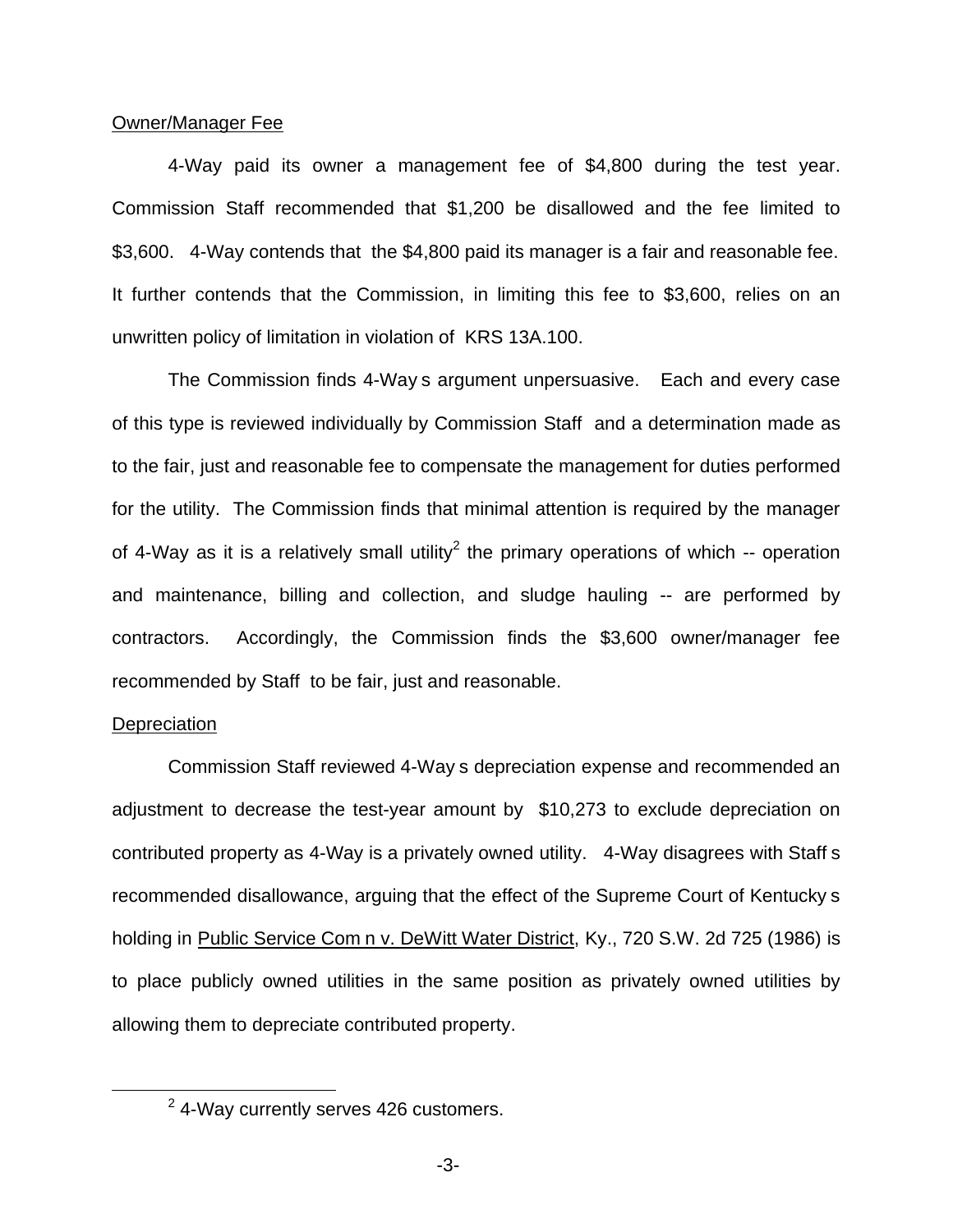The Commission disagrees with 4-Way s interpretation of DeWitt. The Kentucky Supreme Court clearly and specifically excluded private, investor-owned utilities from its holding:

> Depreciation expense on contributed plant property may be considered as an operating expense for rate-making purposes in matters involving publicly held water districts as distinguished from investor owned companies.

Id. at 728.

The Court reasoned that, in contrast with private, investor-owned utilities, publicly owned utilities have no private investor capital and their rates do not generate a return on rate base.<sup>3</sup> Permitting 4-Way, a privately owned utility, to recover depreciation on contributed property through its rates would result in its investors receiving a windfall while its ratepayers are compelled to pay twice for the same facilities. Accordingly, the Commission finds that test-year depreciation expense should be decreased by \$10,273 to exclude depreciation on contributed property.

## Billing and Collection

4-Way is currently under contract with Farmdale Water District ( Farmdale ) for the billing and collection of its sewer bills. Farmdale charges 4-Way 15 percent of the total revenues collected in exchange for these services.

For the test year 4-Way incurred billing and collection expenses of \$13,664. An adjustment was proposed to increase this amount by \$9,477, to a level of \$23,141 as a result of the proposed increase in revenues. Based on the current level of customers, this proposed increase in revenues would increase the cost per bill from the test year

 $3$  Id. at 732.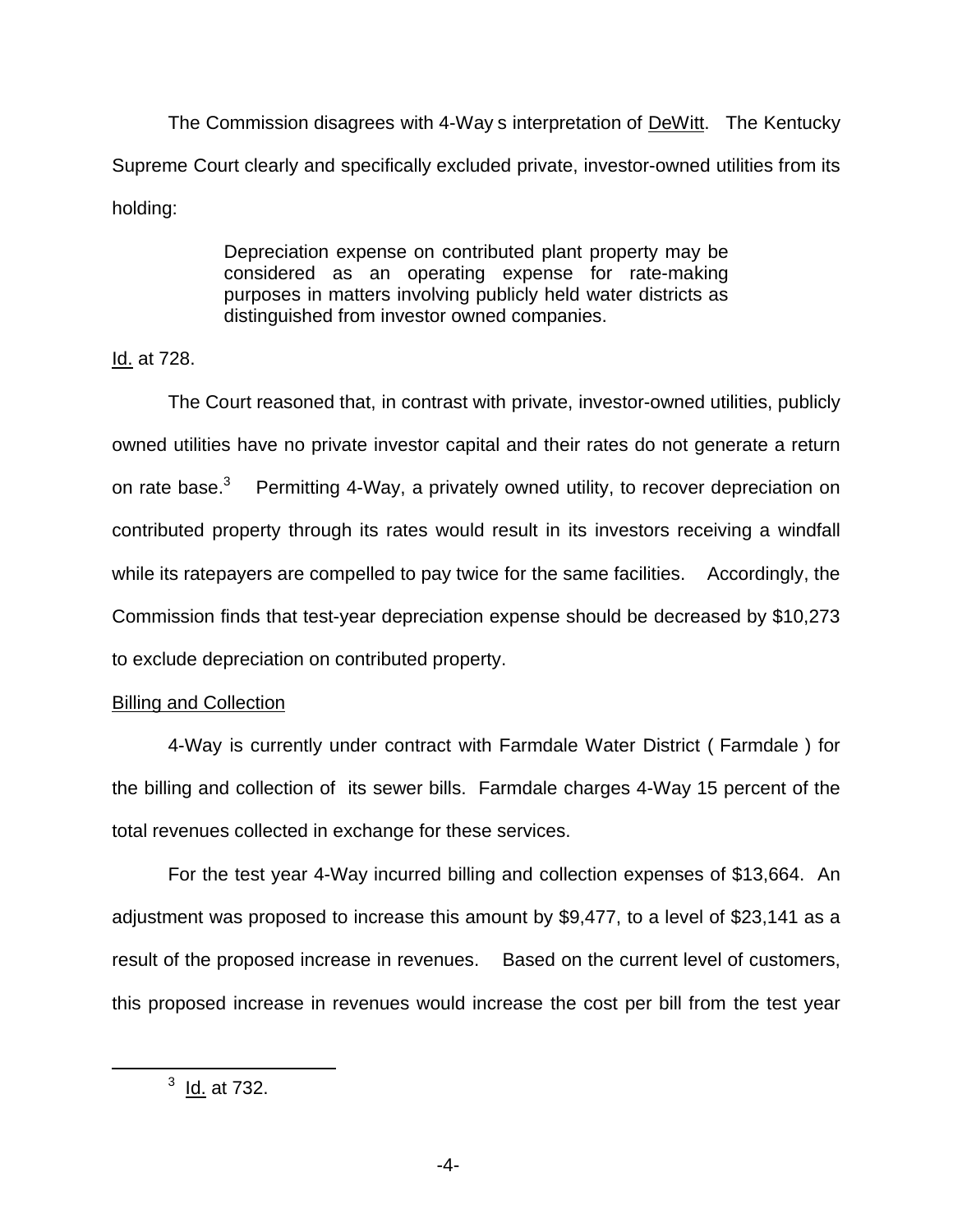amount of \$2.67 to \$4.53. The Staff Report issued on August 25, 1998 recommended that the billing and collection expense remain at the test year level of \$13,664.

In its comments filed September 4, 1998, 4-Way argues that the Public Service Commission has no legal basis to disallow the expense associated with the contract because the contract was approved in a prior case, but that in the event it does find the expense unreasonable, it has the authority to void the contract. The Commission finds that while it does not have the authority to void this contract for non-utility service as 4- Way asserts, KRS 278.040 specifically empowers it with jurisdiction over the regulation of rates and services of utilities. This authority and duty to regulate utility rates and services carries with it the power to disallow costs deemed unreasonable.

The Commission, on its own motion, scheduled a hearing for January 19, 1999 at 10:00 a.m., Eastern Standard Time, to determine the reasonableness of the billing and collection rates proposed by 4-Way. Notice was given to all parties of record informing them that the sole issue to be covered at the hearing was the billing and collection rates proposed by 4-Way and informing 4-Way that it should appear and present evidence sufficient to show that the rate or charge proposed for billing and collection was just and reasonable.

Evidence was presented at the hearing by Commission Staff that in 1982 $<sup>4</sup>$  and</sup> again in 1991<sup>5</sup> 4-Way made application to this Commission for a rate increase. In both cases the subject contract between Farmdale and 4-Way was in issue. It is

 $4$  Case No. 8493, Notice of Adjustment of Rates of 4-Way Enterprises, Inc.,  $d/b/a$ Coolbrook Sewage Treatment Plant to Become Effective April 20, 1982.

<sup>5</sup> Case No. 91-394, The Application of Four-Way Enterprises, Inc. for Rate Adjustment Pursuant to the Alternative Rate Filing Procedure for Small Utilities.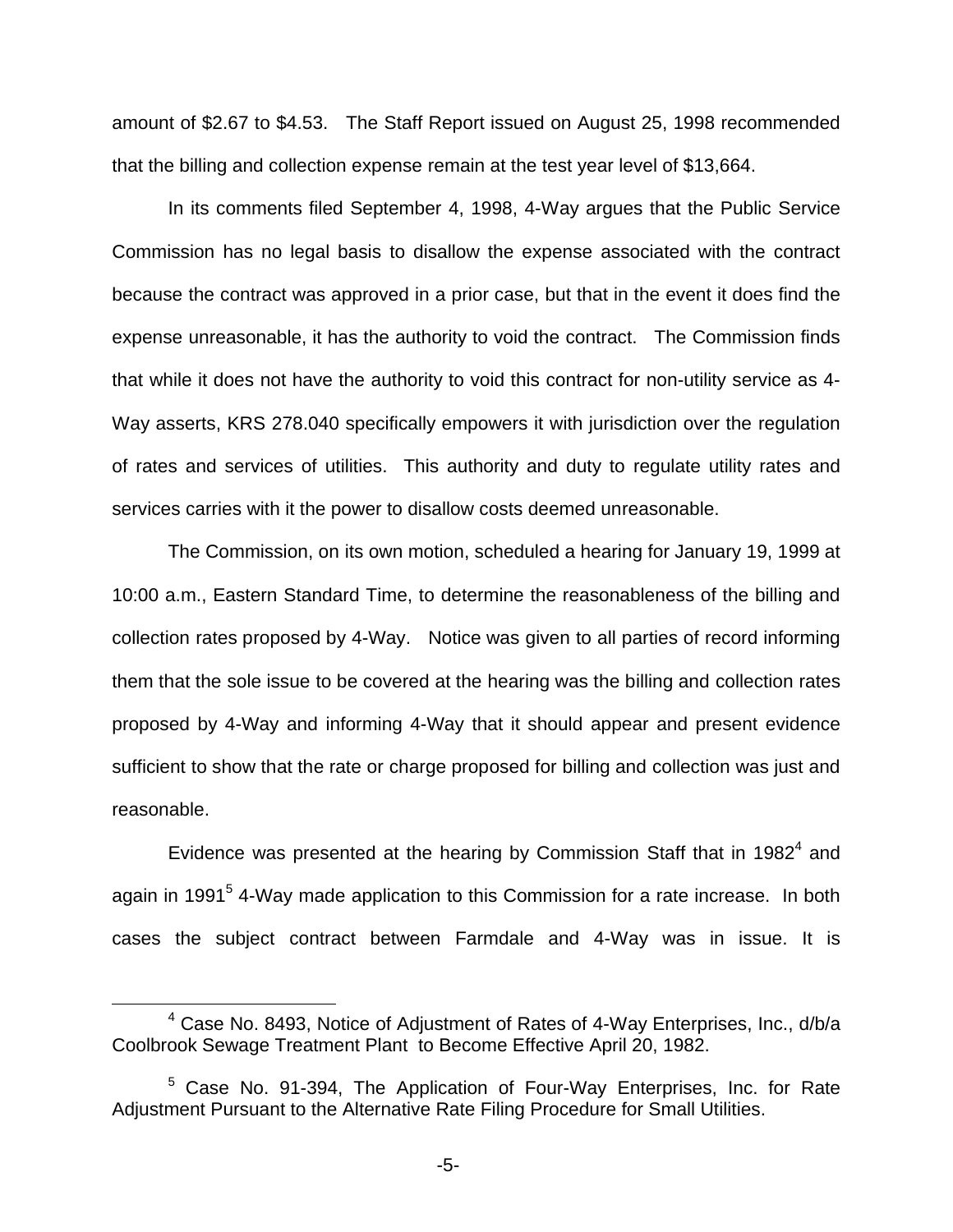unmistakably clear from the Commission s Order in 1982 that it believed the billing and collection expense should be based on actual costs rather than revenues. $6$  It is also unmistakably clear from the language contained in the Staff Report in Case No. 91- 394,<sup>7</sup> which was later adopted by the final order in that case, $8$  that there was no approval of the billing and collection contract. On the contrary: the Staff Report adopted by the Commission specifically noted its concerns, which have been reiterated in the present case, regarding the billing and collection agreement. Furthermore, the utility was put on notice that it would be required in its next application to demonstrate that its billing and collection agreement with Farmdale is prudent and reasonable in light of other alternative methods available to it.

Commission Staff also presented evidence that it had collected data on the billing and collection expenses of other utilities that, like 4-Way, have their billing and collection performed by water districts. $9$  Similarly situated utilities, e.g., those sewer utilities whose bills are issued by water utilities, were chosen so that any advantage or disadvantage associated with having a water utility do the billing and collection would be included. Staff testified that after collecting the data a calculation was performed to arrive at an average per bill cost for the service. The average cost was found to be

<sup>6</sup> Order of November 4, 1982, Case No. 8493, Staff Exhibit 3, Transcript of January 19, 1998 Hearing ( Transcript ).

 $7$  Order and Staff Report of January 30, 1992, Case No. 91-394, Staff Exhibit 1, Transcript.

<sup>&</sup>lt;sup>8</sup> Order of February 18, 1992, Case No. 91-394, Staff Exhibit 2, Transcript.

 $<sup>9</sup>$  Transcript at 12-14.</sup>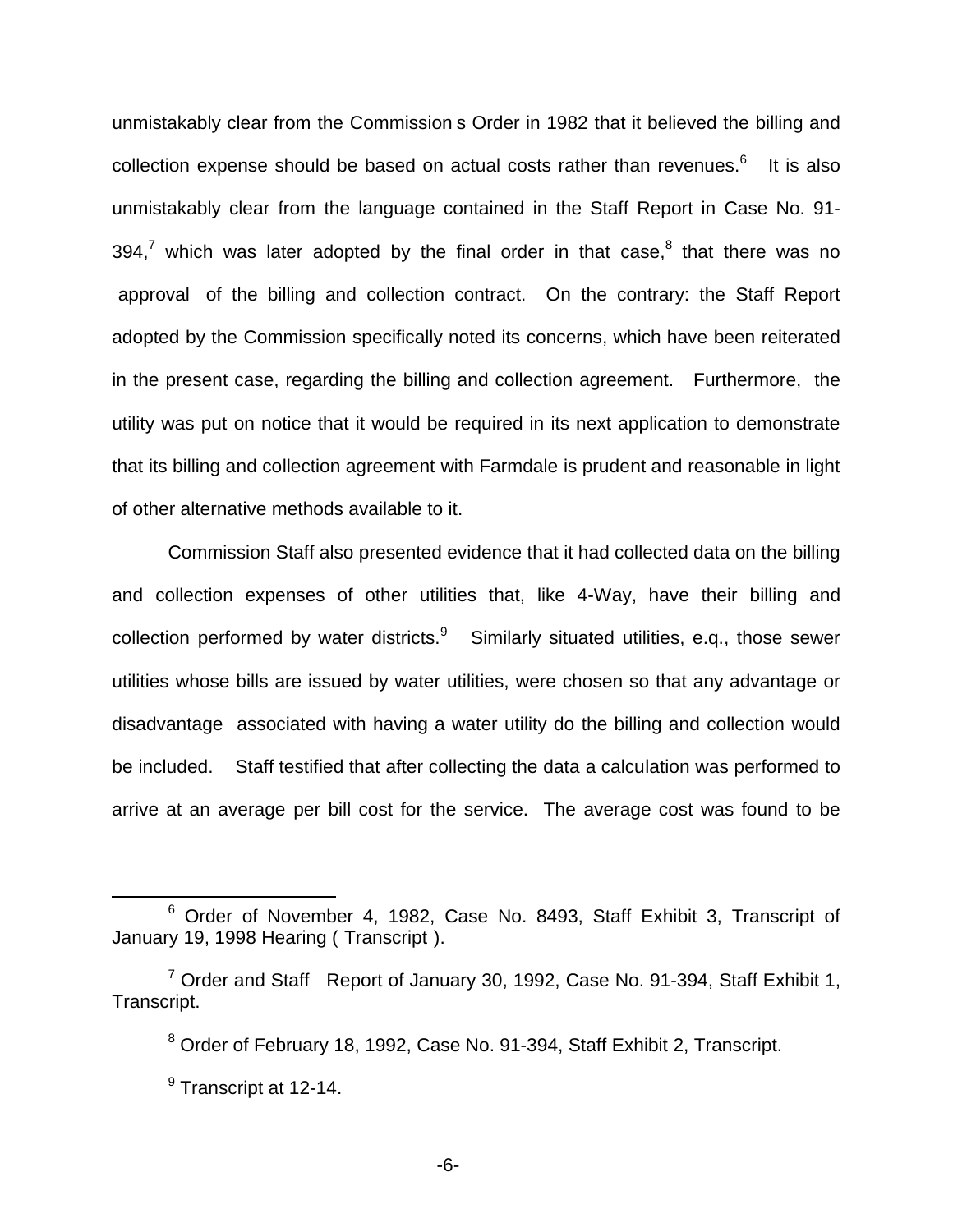\$2.00 per bill.<sup>10</sup> 4-Way s present expense for billing and collection is \$13,664, or a per bill charge of  $$2.67<sup>11</sup>$  While the Commission does not set rates based on industry averages, it does find the average charge for this service relevant as a measure of the reasonableness of 4-Way s expense.

Appearing and testifying before the Commission on behalf of 4-Way was its president, Carl Sturgeon. Although Mr. Sturgeon presented evidence that 4-Way has zero uncollectable accounts<sup>12</sup> and that it has never experienced a problem with Farmdale s services,<sup>13</sup> both of which the Commission finds important and desirable, he failed to provide evidence sufficient to prove that the proposed increase in billing and collection is fair, just and reasonable. Mr. Sturgeon merely asserted that 4-Way had a valid contract with Farmdale that calls for payment of 15 percent of 4-Way s revenues. However, he admitted that the contract between Farmdale and 4-Way is renewable every five years and that it was renewed without an attempt by 4-Way to renegotiate the terms of the contract.

After reviewing the record, the Commission concurs with Commission Staff s recommendation that the billing and collection expense not be increased from the test year level of \$13,664. In addition, it finds that when filing its next application 4-Way should be required to present evidence that its billing and collection expense is

- <sup>11</sup> Transcript at 15-16.
- <sup>12</sup> Transcript at 90.
- <sup>13</sup> Transcript at 86.

<sup>&</sup>lt;sup>10</sup> Transcript at 14.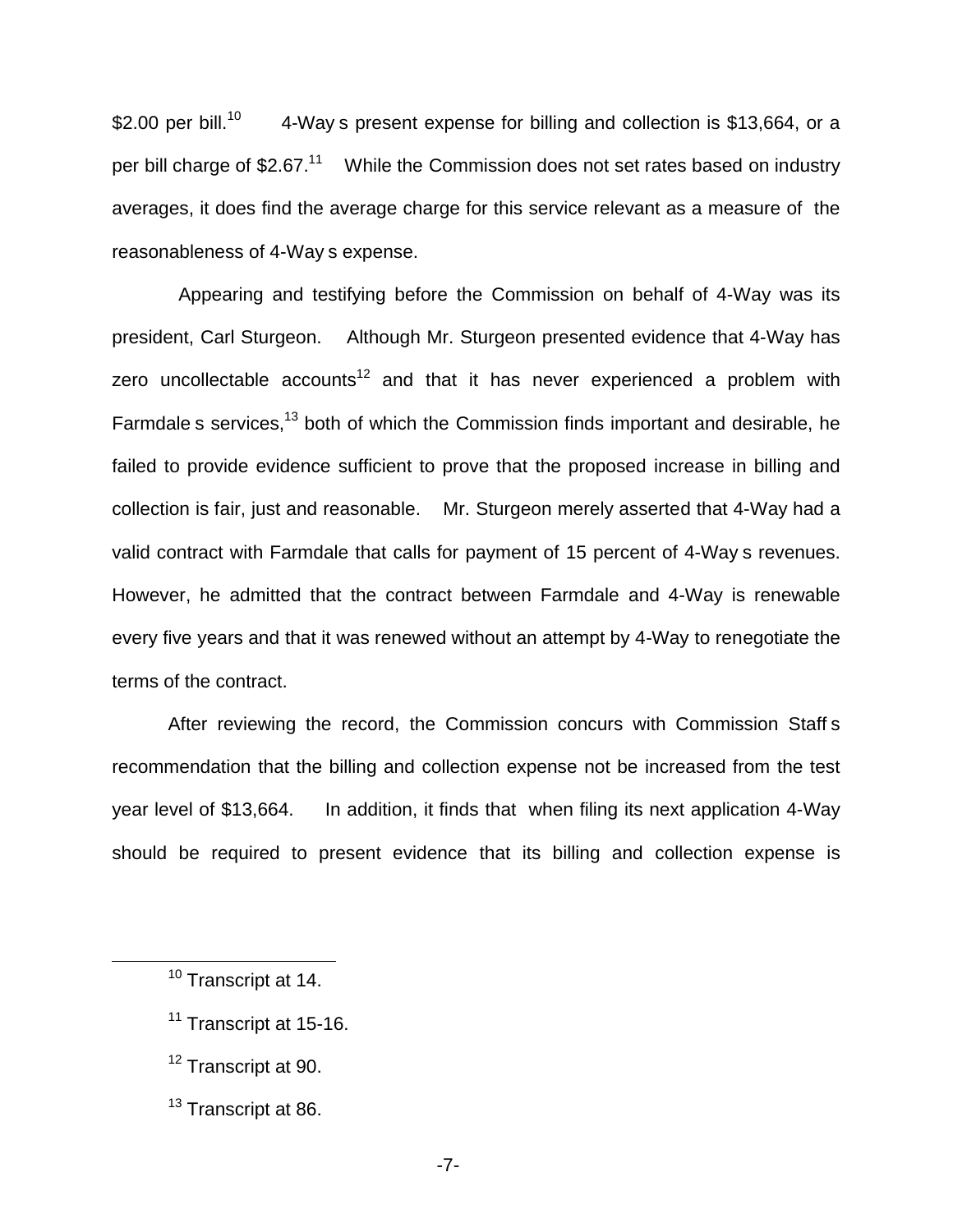reasonable. Reasonableness may be presumed if 4-Way advertises and receives public bids for its billing and collection.

#### **Conclusion**

Having considered the evidence of record and being otherwise sufficiently advised, the Commission finds that:

1. In addition to the specific findings contained in this order with regard to the owner/manager fee, the depreciation on contributed property, and the billing and collection expense, the recommendations and findings in the Staff Report, with the amendments set forth above, are supported by substantial evidence, are reasonable, and should be adopted as the findings of the Commission.

2. The rates in Appendix A to this Order are the fair, just and reasonable rates for 4-Way and will produce gross annual revenues of \$113,603.

3. These rates will allow 4-Way sufficient revenues to meet its operating expenses.

4. The rates proposed by 4-Way will produce revenue in excess of that found reasonable herein and should be denied.

IT IS THEREFORE ORDERED that:

1. The rates proposed by 4-Way in its application are denied.

2. The rates in Appendix A of this Order are approved for services rendered by 4-Way on and after the date of this Order.

3. Within 30 days of the date of this Order, 4-Way shall file with the Commission its revised tariff setting out the rates approved herein.

-8-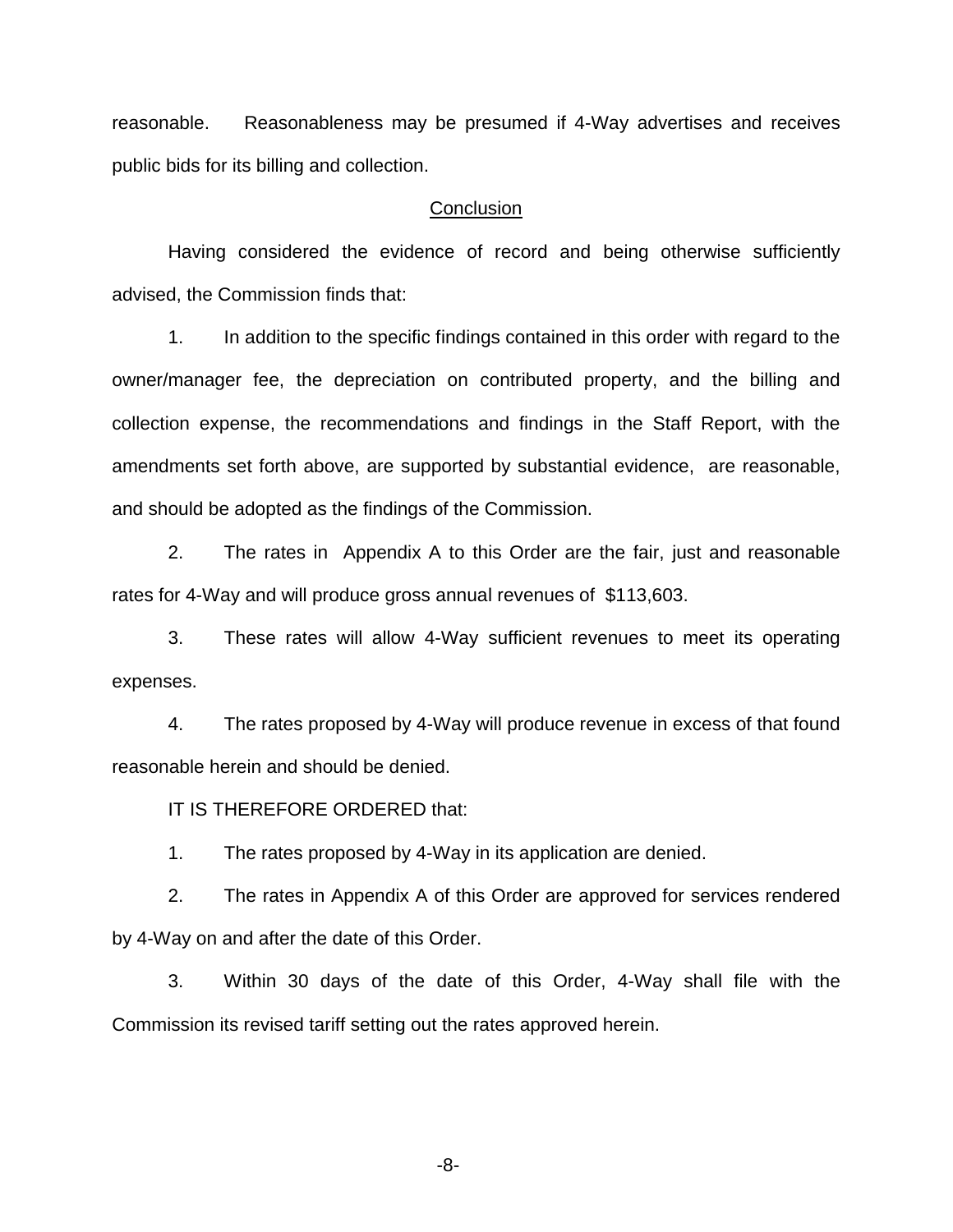4. 4-Way, in its next application, shall produce evidence sufficient to show that its billing and collection expense is reasonable based on the cost of providing the service.

5. The findings contained in the Commission Staff Report of August 25, 1998, adjusted as described herein, are adopted and incorporated by reference into this Order as if fully set out herein.

Done at Frankfort, Kentucky, this 25<sup>th</sup> day of March, 1999.

By the Commission

ATTEST:

Executive Director

\_\_\_\_\_\_\_\_\_\_\_\_\_\_\_\_\_\_\_\_\_\_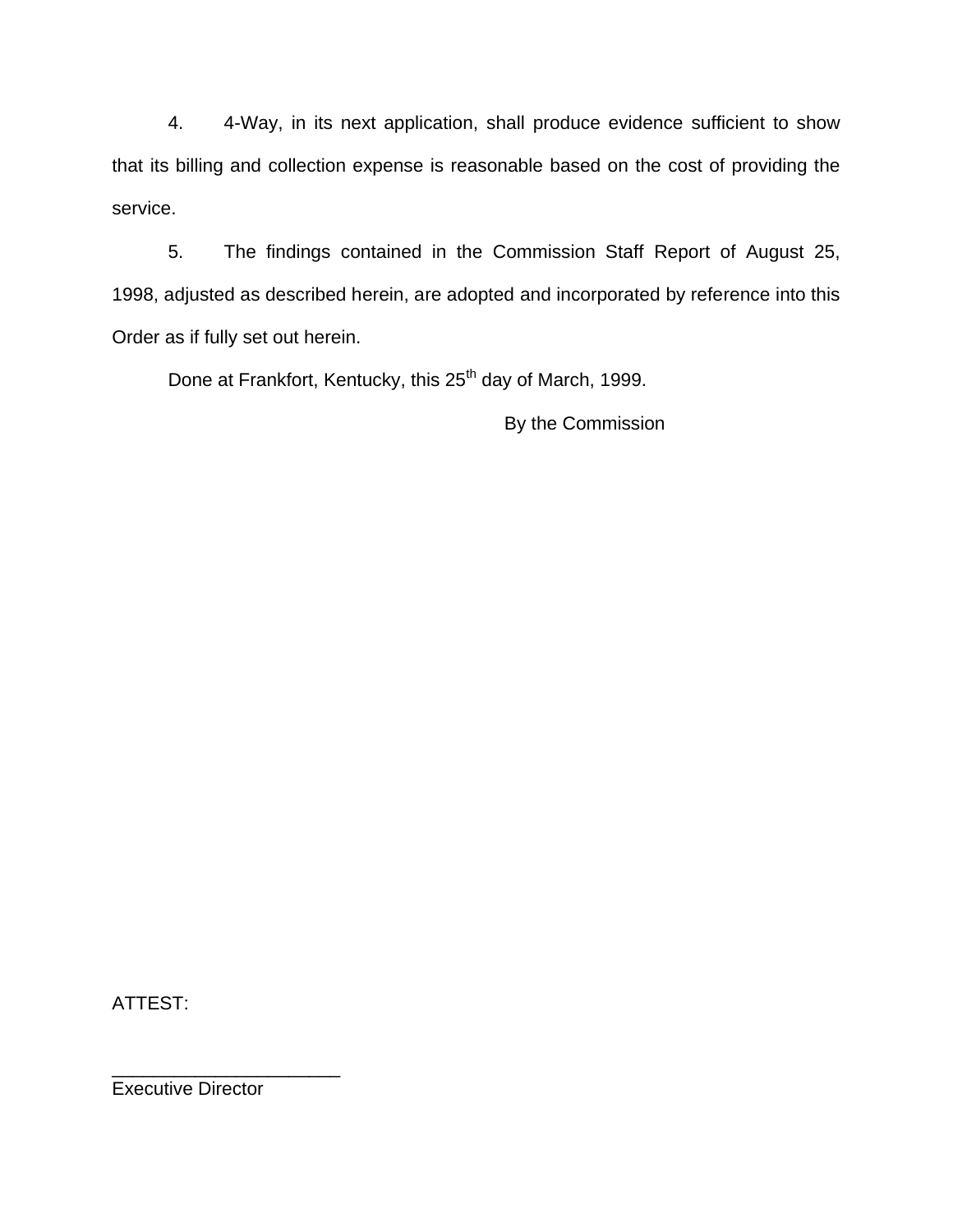## APPENDIX A

## APPENDIX TO AN ORDER OF THE KENTUCKY PUBLIC SERVICE COMMISSION IN CASE NO. 98-284 DATED MARCH 25, 1999

The following rate is prescribed for the customers in the area served by 4-Way Enterprises, Inc. All other rates and charges not specifically mentioned herein shall remain the same as those in effect under authority of this Commission prior to the effective date of this Order.

Monthly Rate

Single-Family Residential **\$22.22**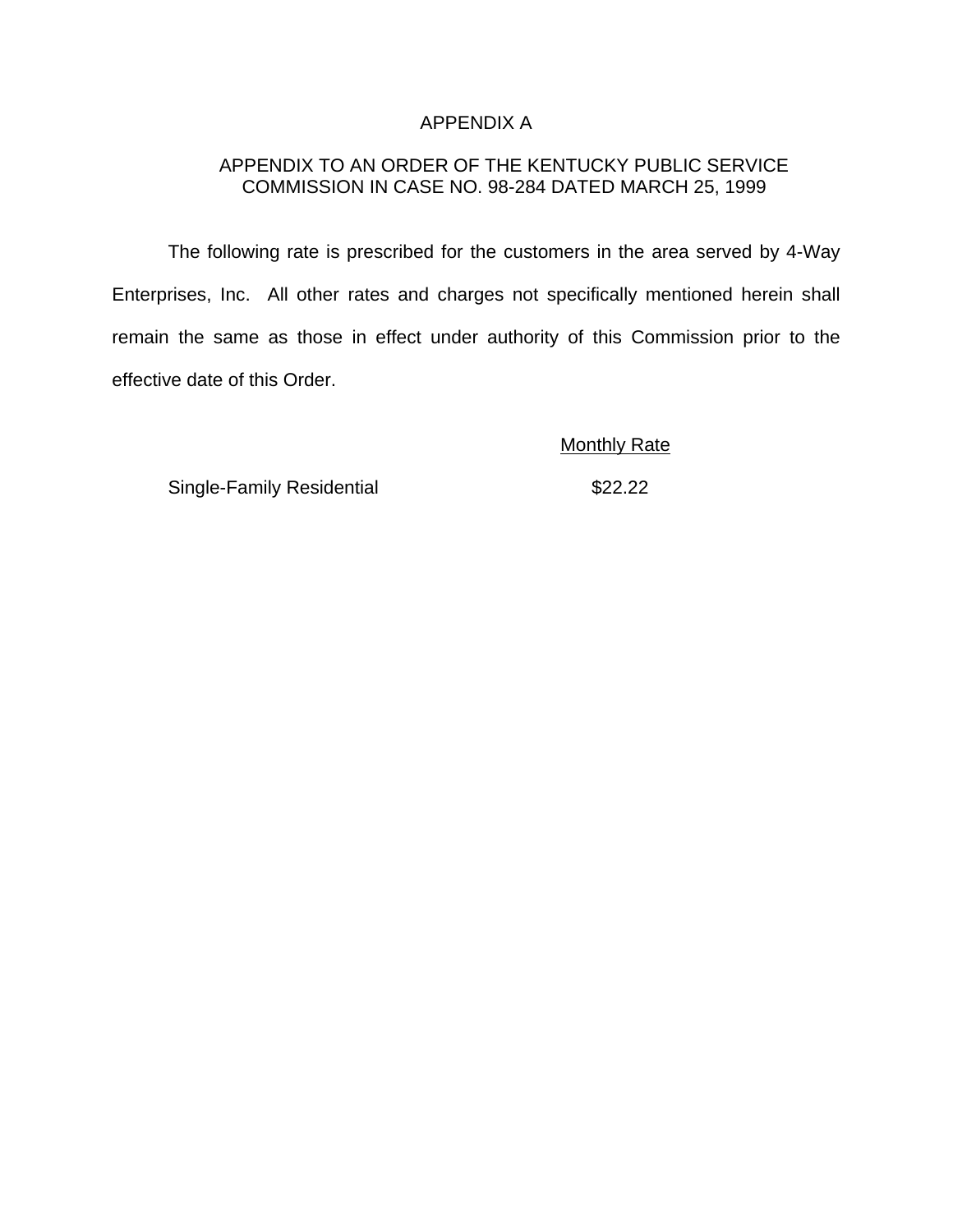# APPENDIX B

# APPENDIX TO AN ORDER OF THE KENTUCKY PUBLIC SERVICE COMMISSION IN CASE NO. 98-284 DATED MARCH 25, 1999

|                                     | <b>Test Year per</b><br><b>Annual Report</b> | Recommended Recommended<br>Adjustments | <b>Test Year</b> |
|-------------------------------------|----------------------------------------------|----------------------------------------|------------------|
| <b>Operating Revenues</b>           | 91,095                                       | 3,221                                  | 94,316           |
| <b>Operating Expenses:</b>          |                                              |                                        |                  |
| Supervision                         | 4,800                                        | (1,200)                                | 3,600            |
| Labor & Exp.                        |                                              |                                        |                  |
| <b>Collection System Expense</b>    | 1,369                                        |                                        | 1,369            |
| <b>Pumping System Expense</b>       | 1,574                                        |                                        | 1,574            |
| <b>Sludge Hauling</b>               | 15,450                                       |                                        | 15,450           |
| <b>Utility Service - Water Cost</b> | 544                                          |                                        | 544              |
| Other Labor, Materials, & Exp.      | 25,305                                       | (11, 932)                              | 13,373           |
| Fuel & Power Purchased              | 10,503                                       |                                        | 10,503           |
| Chemicals                           | 1,734                                        | 2,458                                  | 4,192            |
| <b>Routine Maintenance</b>          | 6,950                                        | 4,450                                  | 11,400           |
| Maintenance                         | 3,893                                        |                                        | 3,893            |
| <b>Collection Expense</b>           | 13,664                                       |                                        | 13,664           |
| <b>Office Expense</b>               | 111                                          |                                        | 111              |
| <b>Outside Services</b>             | 1,312                                        |                                        | 1,312            |
| <b>Insurance Expense</b>            | 2,474                                        |                                        | 2,474            |
| Miscellaneous Expense               | 85                                           | (60)                                   | 25               |
| <b>Depreciation Expense</b>         | 16,766                                       | (5,970)                                | 10,796           |
| <b>Amortization Expense</b>         |                                              | 1,399                                  | 1,399            |
| Other than<br>Taxes<br>Income       | 1,511                                        |                                        | 1,511            |
| <b>Taxes</b>                        |                                              |                                        |                  |
| <b>Total Operating Expenses</b>     | 108,045                                      | (10, 855)                              | 97,190           |
| Operating Income                    | (16, 950)                                    | 14,076                                 | (2,874)          |
| <b>Interest Expense</b>             | 10,872                                       | (10, 872)                              |                  |
| <b>NET INCOME</b>                   | (27, 822)                                    | 24,948                                 | (2,874)          |